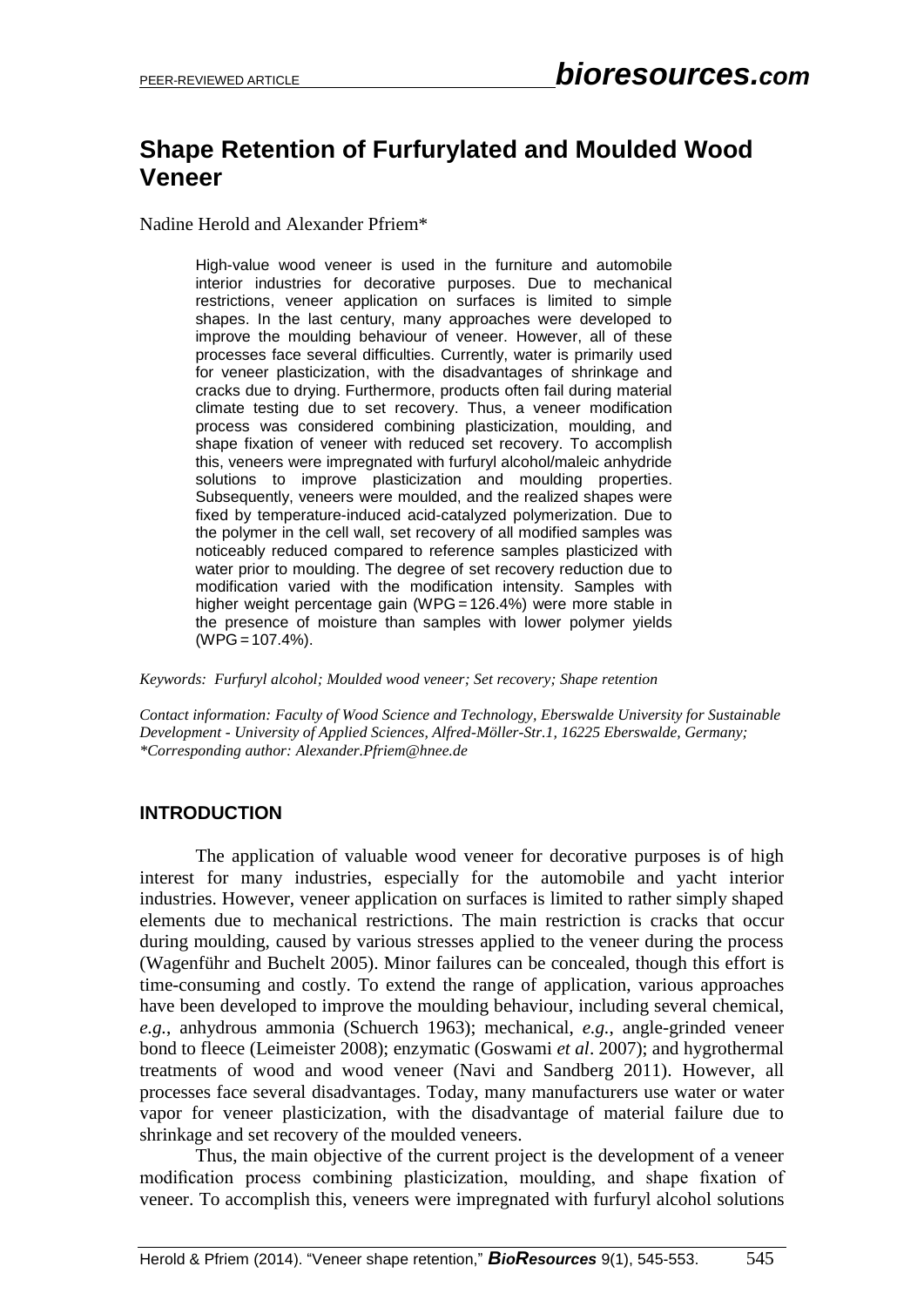containing maleic anhydride as an initiator. In general, wood modification using furfuryl alcohol solutions with different initiators for impregnation is a well-known method for wood preservation affecting several wood properties (Schneider 2002; Westin 2004; Epmeier *et al*. 2004). After impregnation, furfuryl alcohol was polymerized at an elevated temperature, forming a complex polymer residing mainly in the cell wall (Barr and Wallon 1971; Choura *et al*. 1996; Lande *et al*. 2004; Guigo *et al*. 2007; Barsberg and Thygesen 2009; Thygesen *et al.* 2010a).

Previous results from mechanical testing of veneer demonstrate a similar degree of plasticization realized with furfuryl alcohol impregnation compared to the usage of water (Herold and Pfriem 2013). Studies on furfurylated and compressed solid wood have demonstrated a reduced spring-back effect due to the modification (Buchelt *et al*. 2012). Thus, it is assumed that the polymer formed during heatinduced acid-catalyzed polymerization likewise affects the fixation of the furfurylated and shaped veneer. To verify this assumption, veneer stripes were impregnated, shaped, and cured at elevated temperatures. After curing, samples were exposed to three different climate conditions to evaluate the impact of different modification intensities and climate conditions on the shape retention of the samples.

#### **EXPERIMENTAL**

#### **Sample Preparation**

For this study, all samples were taken from a single veneer sheet of European maple (*Acer* sp.) produced as rift veneer. Samples were cut in a rectangular shape (20 mm x 100 mm) with the long edge being aligned parallel to the fiber orientation. Annual rings were chosen to be narrow and comparable in width. The thickness of unmodified veneer was 0.53 to 0.57 mm. Samples were dried at 80 °C to constant weight. Afterwards, dry samples were evacuated under low pressure (60 mbar) for 30 min, followed by impregnation at 60 mbar for 3 h, allowing a maximum uptake. For impregnation, three solutions of varying furfuryl alcohol and maleic anhydride contents (2, 5, and 10 wt% maleic anhydride) were prepared to provide different modification intensities, expressed by different WPGs (Herold *et al*. 2013). Furfuryl alcohol (> 98 vol%) was provided by International Furan Chemical B.V., Rotterdam, The Netherlands, and maleic anhydride (p.A.) was obtained from Merck KGaA, Darmstadt, Germany. After impregnation, samples were left in aluminum foil to soak for 24 h. Likewise, reference samples were prepared using deionized water for plasticization.

For this study, two rectangular brackets from premium steel sheets were used to accomplish the moulding. After the steel brackets were heated to 120 °C, the veneer samples were bent gently transversely to the grain around one of the steel brackets, covered with the second steel bracket, and fixed in between. To keep the veneer sample from sticking to the steel brackets, a plastic film (Exact-Film 210 from Exact Plastics) was wrapped around the samples. Additionally, cellulosic sheets were used to absorb leaking impregnation solution separated from the veneer with perforated film (P1 from R&G Faserverbundwerkstoffe GmbH).

The prepared samples were kept at 120  $\degree$ C in a heating chamber to start the polymerization. After 1.5 h, foils and cellulosic sheets were removed and samples were cured further for 30 min at 120 °C fixed between the steel brackets. Waterimpregnated reference samples were treated in a similar fashion.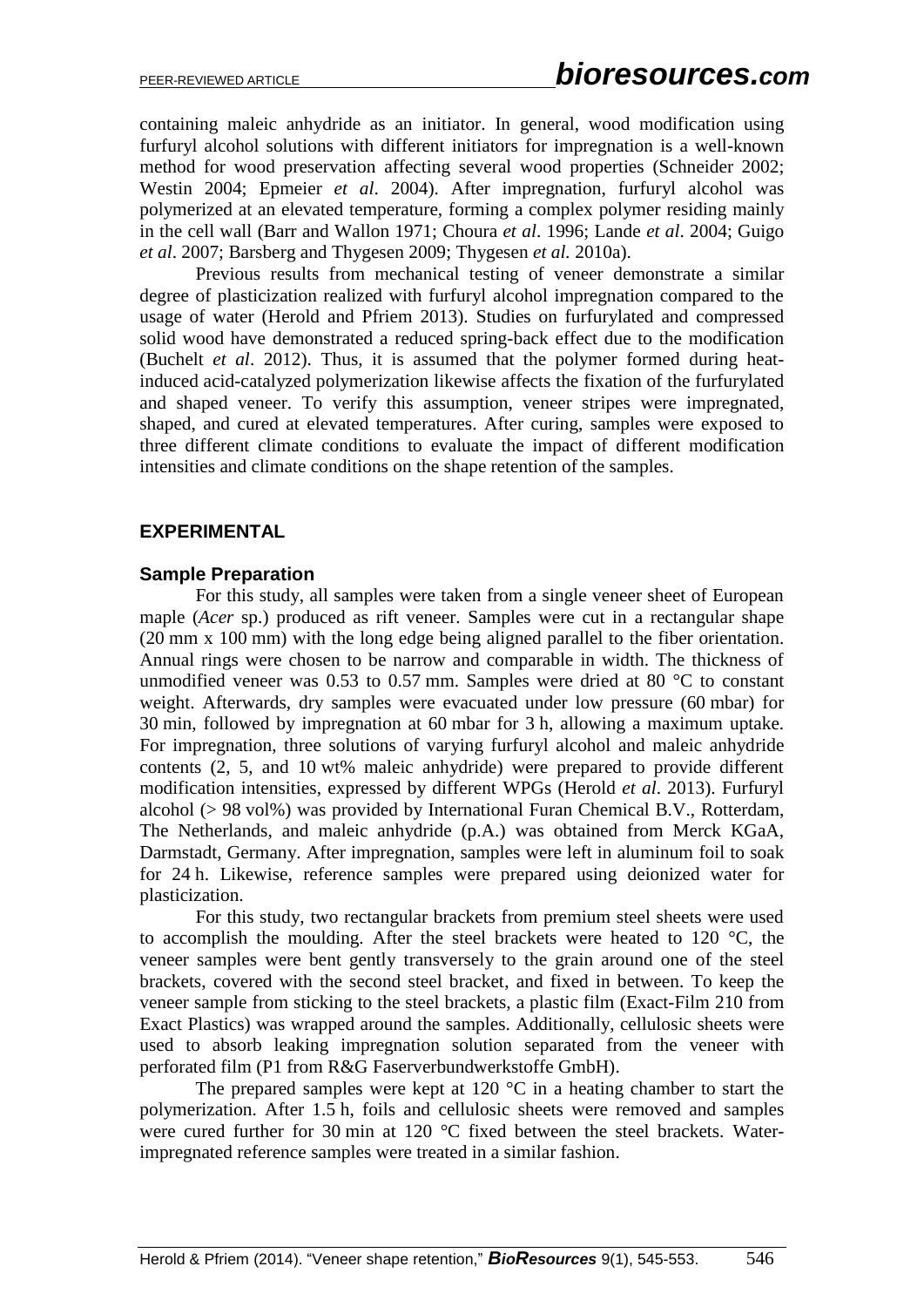#### **Modification Intensity**

Generally, the intensity of wood modification processes has a strong influence on the physical properties. To determine the impact of the modification intensity on the shape retention of moulded samples, samples were impregnated with three different furfuryl alcohol/maleic anhydride solutions to realize different treatment intensities. Increased maleic anhydride content leads to higher weight percentage gains (WPGs) (Herold *et al*. 2013). The treatment intensity is in accordance with the WPG of samples.

To determine the WPG, the samples were weighed in dry conditions, after soaking, and finally after curing. From these weights, the mass uptake was determined as WPG using Eq. (1),

$$
WPG = \frac{W_t - W_u}{W_u} \times 100\tag{1}
$$

where *WPG* is the weight percentage gain of the sample after curing [%],  $W_t$  is the weight of the sample after curing  $[g]$ , and  $W<sub>u</sub>$  is the weight of the absolutely dry sample [g].

#### **Shape Retention**

There have been few reports concerning the set recovery or shape retention of moulded wood veneer. Fang *et al*. (2011) used a cyclic recovery test to determine the set recovery of compressed wood veneer. Similar to known recovery tests of solid compressed wood (*e.g.*, Navi and Girardet 2000; Rautkari *et al*. 2009; Kutnar and Kamke 2011; Laine *et al*. 2012; Buchelt *et al*. 2013), the compressed veneer was saturated with water followed by oven drying five times. Afterwards, samples were boiled in water for 30 min. For the present study, the impact of treatment intensity on the shape retention at various climatic conditions was evaluated. Each charge was exposed to three different climates (room temperature: approximately 25 °C/50% RH; climate chamber: 25  $\degree$ C/90% RH; and water at 25  $\degree$ C) for 24 h to survey the climateand time-dependent shape retention. After 24 h at the chosen climate, all samples were placed in water (95 °C) for one hour.

For this study, shape retention is defined by the change of angle. After moulding, samples ideally have an angle of 90°, which is also considered the reference angle for full shape retention  $(= 100\%)$ . Changes of angle due to set recovery were measured in defined intervals over 24 h. Additionally, photos of each sample were taken at every measurement point.

## **RESULTS AND DISCUSSION**

The distinct effects of different climates on the shape retention of native wood veneer are shown in Fig. 1. The reference sample placed at *ca.* 25 °C and 50% RH exhibited the highest shape retention after 24 h (92.4%). Increasing the humidity to 90% RH resulted in shape retention of 72.8%. As expected, water exposure led to the set recovery of the reference sample. After 15 min, the sample's shape retention was about 38.7%, reaching 17.6% after 24 h. After one hour in heated water (95 °C), all reference samples displayed a shape retention of 7.9 to 10.4%. The retained shape is therefore a result of plastic deformation of the veneer.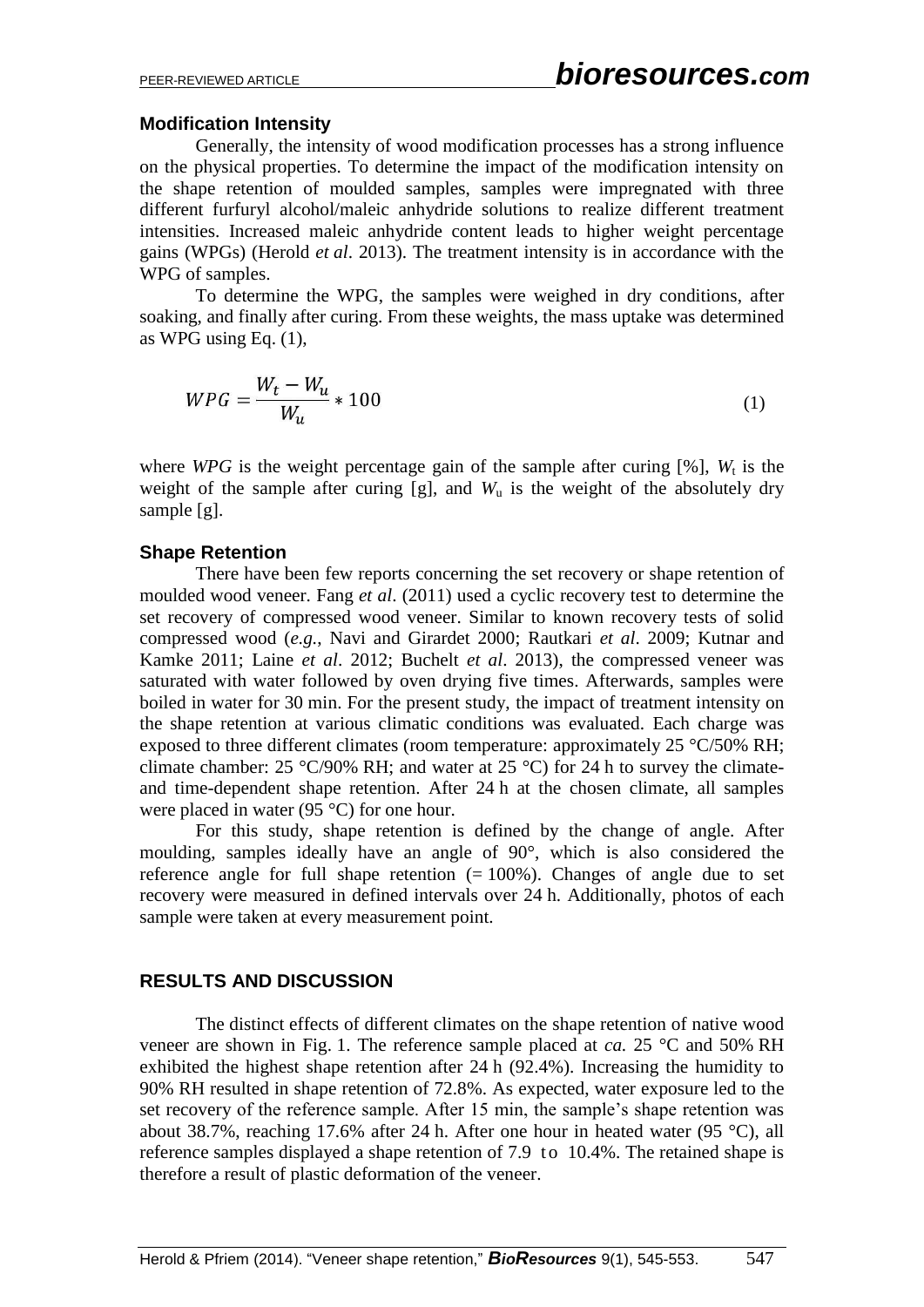

**Fig. 1.** Shape retention of reference samples under different climate conditions

Generally, each furfuryl alcohol-modified sample had a reduced memory effect and increased shape retention compared to the corresponding reference sample (Figs. 1 to 4). Increasing maleic anhydride content correlated with increasing shape retention. However, findings from earlier studies (Herold *et al*. 2013) concerning the linear relation of maleic anhydride content and WPG could not be confirmed for the curing of samples using additional films and cellulosic sheets. The WPGs determined in this work were generally higher because the films seemed to restrain evaporation of furfuryl alcohol. As a result, 2 wt% maleic anhydride led to an average WPG of 107.4%; average WPGs of 123.3% and 126.4% were recorded with 5 wt% and 10 wt% maleic anhydride, respectively.

The impact of modification intensity on the shape retention of modified samples is shown in Figs. 2 through 4. As expected, climate conditions strongly influenced the shape retention of the samples. While room climate led to little change, higher humidity/water contents promoted the memory effect of the veneer samples. However, the differences in climate affected shape retentions less distinctively for higher modification intensities compared to lower modification intensities.

Figure 2 depicts results from samples modified with a furfuryl alcohol/maleic anhydride solution containing 2 wt% maleic anhydride. After curing, all samples showed a spring-back effect. After 24 h, small changes were observed for the sample exposed to room climate (shape-retention: 93.7%). In contrast, the sample in the climate chamber experienced greater changes in shape, approaching a shape retention of 78.2% after 24 h. Predictably, the most distinct change was observed for the waterstored sample with a shape retention of 67.7%. After being exposed to hot water (95 °C) for one hour, samples exhibited a distinct reduction in shape retention (38 to 43%).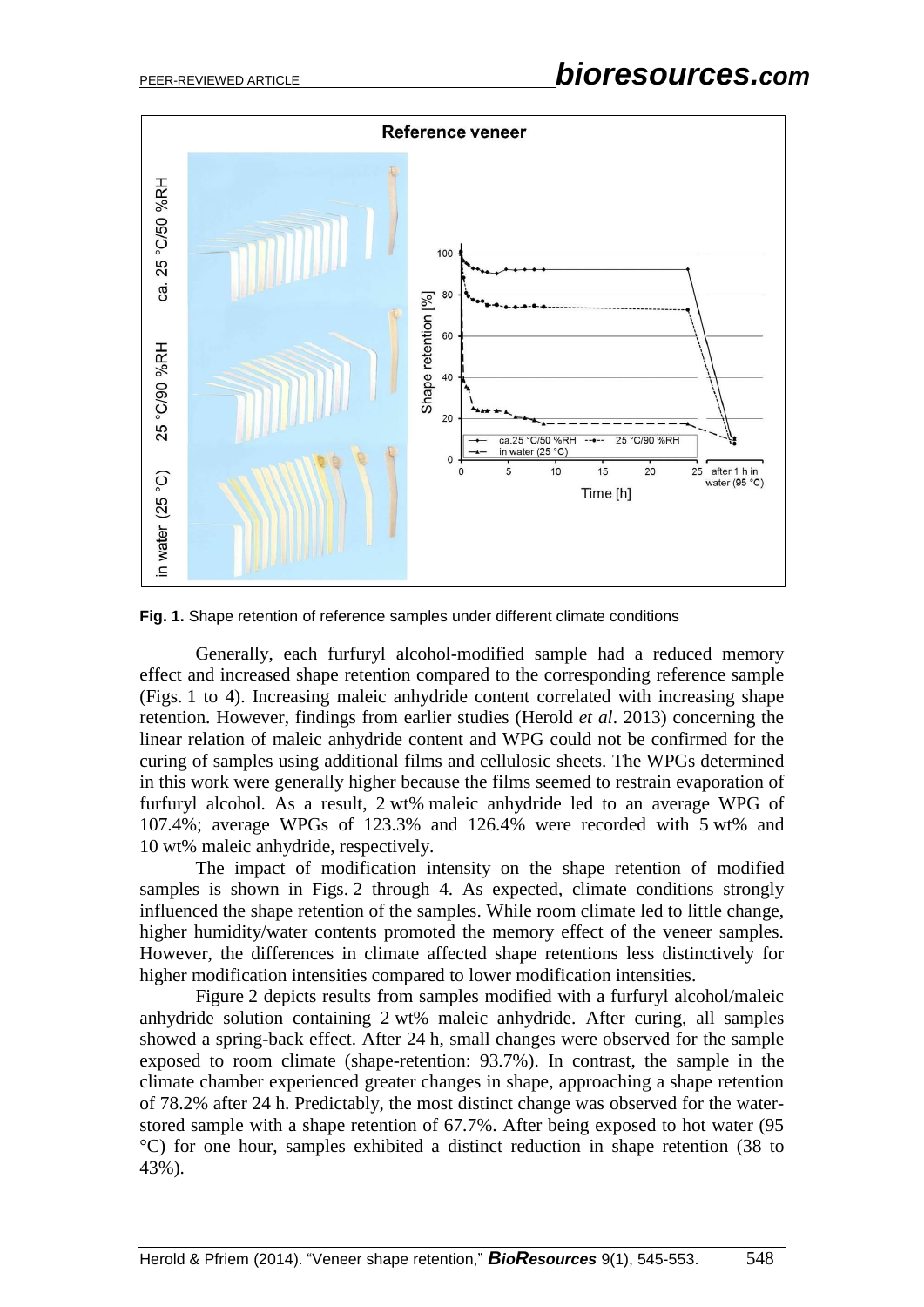

**Fig. 2.** Shape retention of modified samples (2 wt% maleic anhydride, WPG = 107.4% (2.06)) under different climate conditions

Compared to results from less intensely modified samples (2 wt% maleic anhydride), higher shape retentions were generally recorded for samples modified with furfuryl alcohol solution containing 5 wt% maleic anhydride (Fig. 3). Almost no spring-back was observed when samples were removed from moulds after curing. The effect of different climate conditions could still be observed, but to a significantly lower extent. After 24 h at room climate, a shape retention of 98.2% was documented. Increasing the humidity to 90% RH led to a shape retention of 90.9%. Water storage for the same duration led to a further decreased shape retention (86.6%). After being placed in hot water (95 °C) for one hour, samples still demonstrated a shape retention of about 65%.

Further reductions of the memory effect could be realized using 10 wt% maleic anhydride in the furfuryl alcohol solution, leading to a WPG of 126.4% (Fig. 4). However, a negative spring-back effect was noticed when samples were removed from brackets after curing. Samples had an initial angle of 87 to 89°. After 24 h in the different climates, all samples retained their shape by at least 94.7%. Hot water storage (95 °C) decreased the shape-retention to no less than 78.6%.

Overall, these findings indicate improved shape retentions for all modified samples compared to the reference samples. However, a strong difference in shape retention is evident for the different modification intensities. Figure 5 displays samples from each charge, which were soaked in water  $(25 \text{ °C})$  for 24 h. The unmodified reference sample exhibited the lowest shape retention (17.4%). The sample with the lowest modification intensity (WPG =  $107.4\%$ ) exhibited a shape retention of 67.7%. With increasing modification intensity, shape retention was noticeably improved. A WPG of 123.3% led to a shape retention of 86.6%; a WPG of 126.4% achieved nearly full shape retention (94.7%).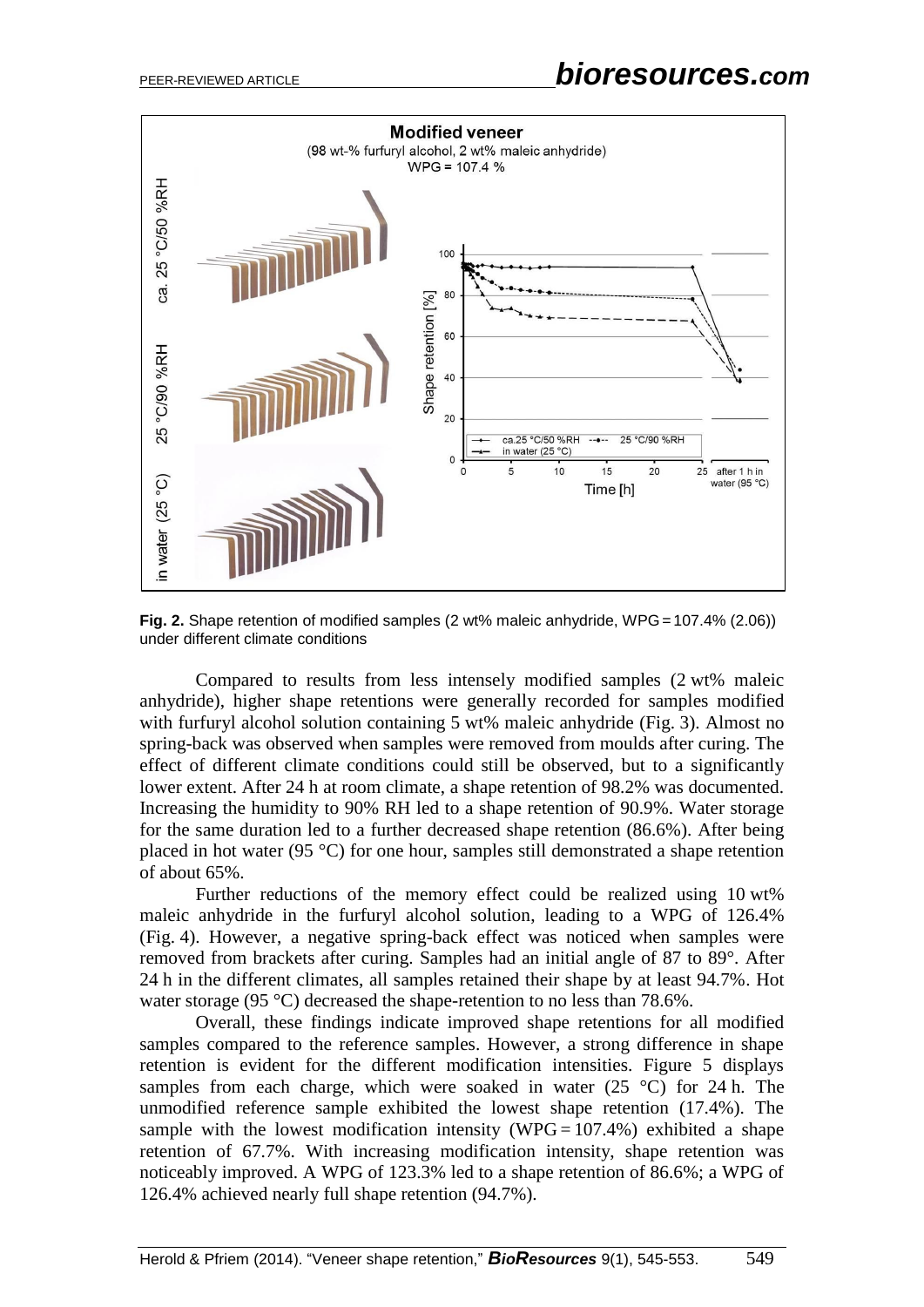

**Fig. 3.** Shape retention of modified samples (5 wt% maleic anhydride, WPG = 123.3% (1.75)) under different climate conditions



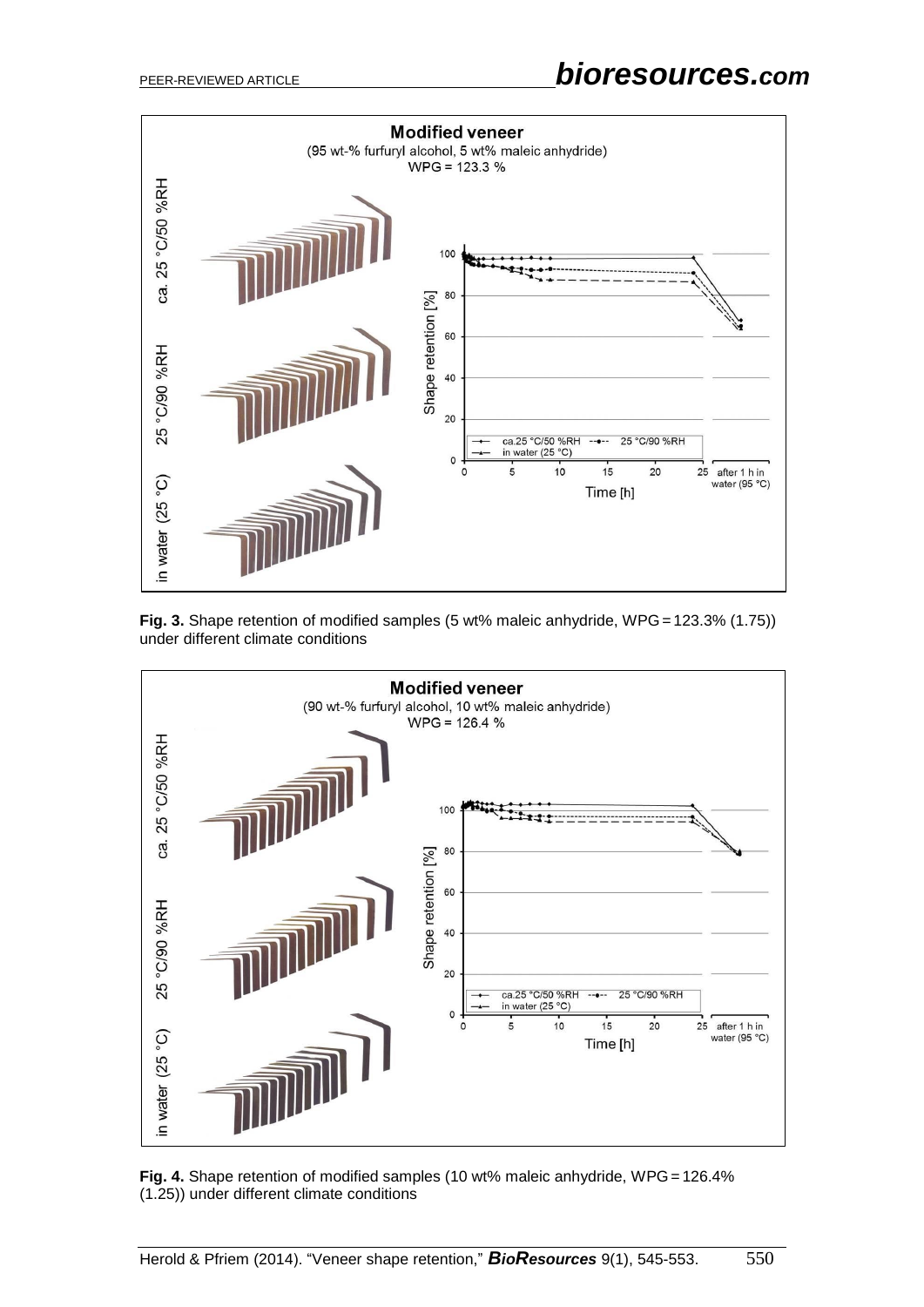

**Fig. 5.** Shape retention of veneers after 24 h in water (25 °C)

Most likely, the observed increased shape retention of the modified and shaped veneers resulted from a combination of effects. Thygesen *et al.* (2010b) studied the sorption behavior of differently modified wood including furfurylated wood (WPG=63%). Compared to native wood, furfurylated wood showed a small reduction of sorption below 96% RH moisture content and even increased wood water content above 96% RH. These results suggest that water sorption is not remarkably reduced by furfuryl alcohol modification or by the hydrophobic furfuryl alcohol polymer itself. Thus, water sorption cannot sufficiently explain the effect of furfuryl alcohol modification on the increased shape retention of the shaped veneers. Yet, WPGs were much higher in this study and water sorption sites might be more strongly affected. Another hypothesis for the increased shape retention is the impact of the polymers' structure on the mobility of the cell wall components and the woods' plasticization. Possibly, the polymer in the cell wall may build a dimensionally stable compound that hinders noticeable movement of the wood components. Hereby, results indicate that WPG might not be the most important parameter to influence the shape retention, as the WPGs of all modified samples were nearly similar. Samples impregnated with 5 and 10 wt% maleic anhydride content in furfuryl alcohol solution exhibited a difference of 3.1% in WPG with a total WPG of no less than 123%. Yet, the shape retention of both modifications showed noticeable differences. Possibly, different amounts of maleic anhydride lead to different polymer structures and/or compositions. This suggestion is consistent with earlier findings from Thygesen *et al.*  (2010a). Furthermore, samples modified with less intensity (WPG =  $107.4\%$ , 2 wt%) maleic anhydride) showed a change in appearance after one hour in hot water (95 °C): small polymeric accumulations were formed on the veneers' surface, possibly indicating a retarded or incomplete polymerization of furfuryl alcohol. This suggestion correlates with earlier findings from DSC studies (Herold *et al.* 2013).

#### **CONCLUSIONS**

- 1. Furfuryl alcohol-modified samples exhibited improved shape retention compared to the corresponding reference samples.
- 2. Shape retention increased with modification intensity. The highest shape retention was observed for the highest modification intensity (WPG =  $126.4\%$ , 10 wt% maleic anhydride).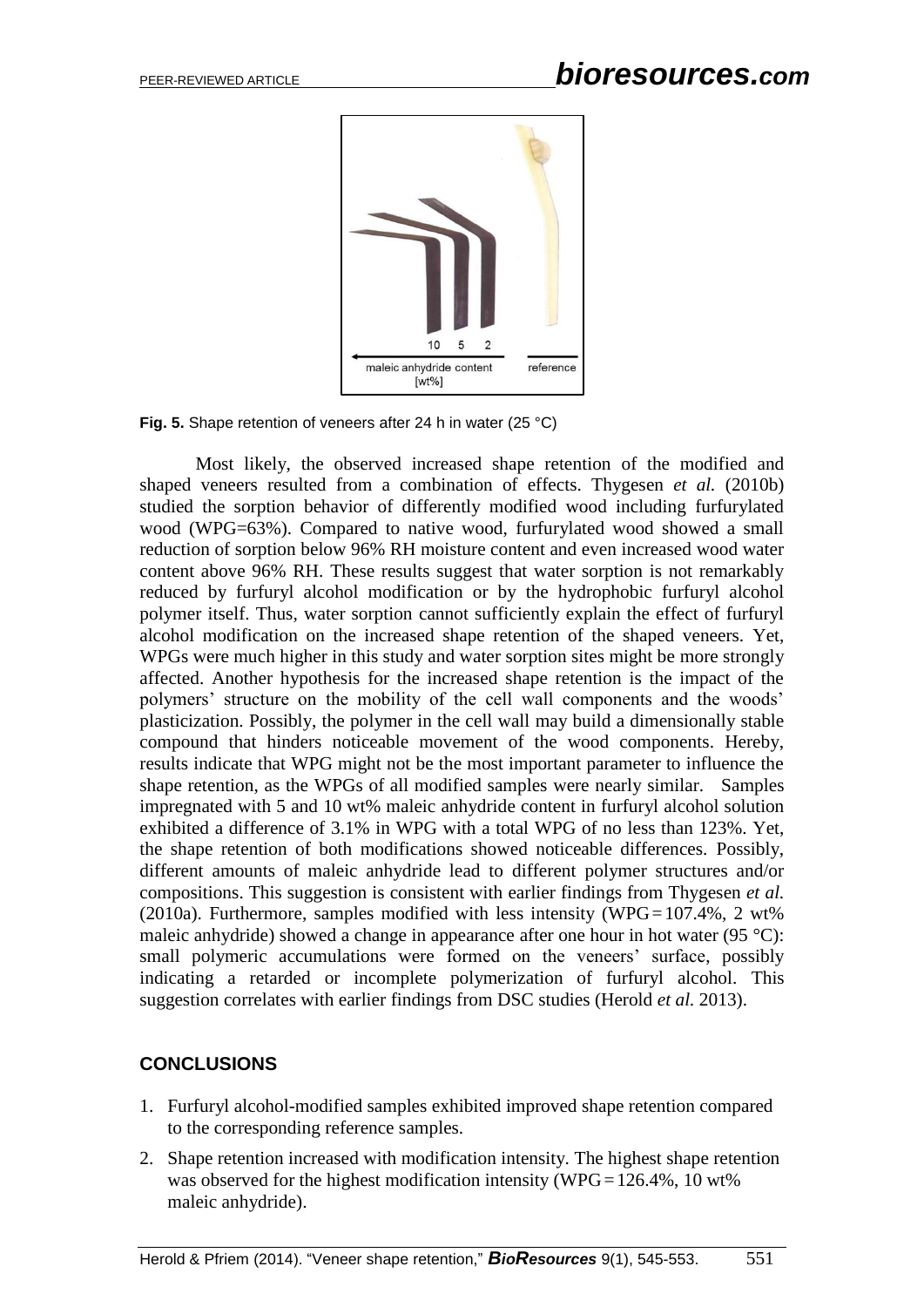3. The maleic anhydride content affects the treatment intensity, the resulting chemical composition and structure of the furfuryl alcohol polymer in the cell wall, and the shape retention.

# **ACKNOWLEDGMENTS**

The authors are grateful for the financial support of the German Research Foundation (DFG, Grant No.PF 686/4-1). We are also greatly appreciative of the supply of furfuryl alcohol by International Furan Chemicals B.V.

# **REFERENCES CITED**

- Barr, J. B., and Wallon, S. B. (1971). "The chemistry of furfuryl alcohol resins," *J. Appl. Polym. Sci.* 15(5), 1079-1090.
- Barsberg, S., and Thygesen, L. G. (2009). "Poly(furfuryl alcohol) formation in neat furfuryl alcohol and in cymene studied by ATR-IR spectroscopy and density functional theory (B3LYP) prediction of vibrational bands," *Vib. Spectrosc.* 49(1), 52-63.
- Buchelt, B., Dietrich, T., and Wagenführ, A. (2012). "Macroscopic and microscopic monitoring of swelling of beech wood after impregnation with furfuryl alcohol," *Eur. J. Wood Prod.* 70(6), 865-869.
- Choura, M., Belgacem, N. M., and Gandini, A. (1996). "Acid-catalyzed polycondensation of furfuryl alcohol: Mechanisms of chromophore formation and cross-linking," *Macromolecules* 29(11), 3839-3850.
- Epmeier, H., Westin, M., and Rapp, A. (2004). "Differently modified wood: Comparison of some selected properties," *Scand. J. For. Res.* 19(Suppl 5), 31-37.
- Fang, C.-H., Cloutier, A., Blanchet, P., Koubaa, A., and Mariotti, N. (2011). "Densification of wood veneers combined with oil-heat treatment. Part I: Dimensional stability," *BioResources* 6(1), 373-385.
- Goswami, L., Eder, M., Gierlinger, N., and Burgert, I. (2007). "Inducing large deformation in wood cell walls by enzymatic modification," *J. Mater. Sci.* 43(4), 1286-1291.
- Guigo, N., Mija, A., Vincent, L., and Sbirrazzuoli, N. (2007). "Chemorheological analysis and model-free kinetics of acid catalysed furfuryl alcohol polymerization," *Phys. Chem. Chem. Phys*. 9(39), 5359-5366.
- Herold, N. and Pfriem, A. (2013). "Impregnation of veneer with furfuryl alcohol for an improved plasticization and moulding," *Eur. J. Wood Prod.* 71(2), 281-282.
- Herold, N., Dietrich, T., Grigsby, W. J., Franich, R. A., Winkler, A., Buchelt, B., and Pfriem, A. (2013). "Effect of maleic anhydride content and ethanol dilution on the polymerization of furfuryl alcohol in wood veneer studied by differential scanning calorimetry," *BioResources* 8(1), 1064-1075.
- Kutnar, A. and Kamke, F. A. (2011). "Influence of temperature and steam environment on set recovery of compressive deformation of wood," *Wood Sci. Technol.* 46(5), 953-964.
- Laine, K., Rautkari, L., Hughes, M., and Kutner, A. (2012). "Reducing the setrecovery of surface densified solid Scots pine wood by hydrothermal posttreatment," *Eur. J. Wood Prod.* 71(1), 17-23.
- Lande, S., Eikenes, M., and Westin, M. (2004). "Chemistry and ecotoxicology of furfurylated wood," *Scand. J. For. Res*. 19(Suppl 5), 14-21.